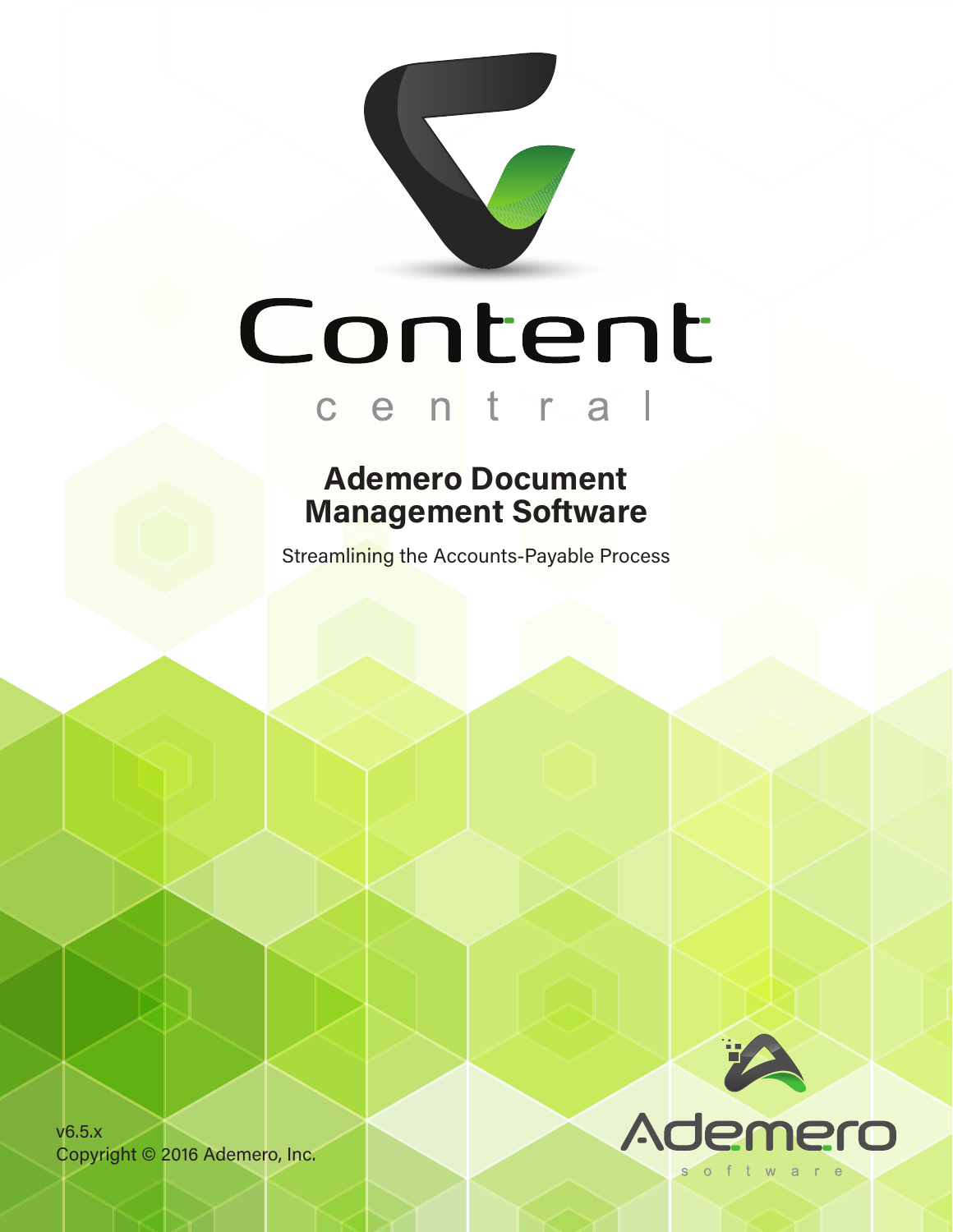## **EXECUTIVE SUMMARY**

Managing accounts payable is a common practice in every commercial establishment. Whether you deal with goods or provide services, materials and supplies have to be purchased to conduct ordinary business. However, recent changes to network infrastructure have made it possible for businesses to streamline this process.

Purchase orders, invoices, and other documents can now reach their destination using any number of protocols on the Internet, such as e-mail. These tools allow organizations like yours to lessen the amount of paper produced and handled, which increases productivity and reduces overhead costs.

This white paper provides an overview of using document management software to move away from a paper-based accounts-payable process. This is accomplished by centralizing payables information, making purchase processes electronic, integrating business software, and implementing electronic workflow. Several solutions to common accounts-payable issues are provided, including how to take advantage of every early-payment discount and how to help prevent fraud.

Within the context of accounts payable, we present Content Central, a browser-based document management system designed to give organizations a convenient way to capture, edit, and manage documents and other content in the workplace.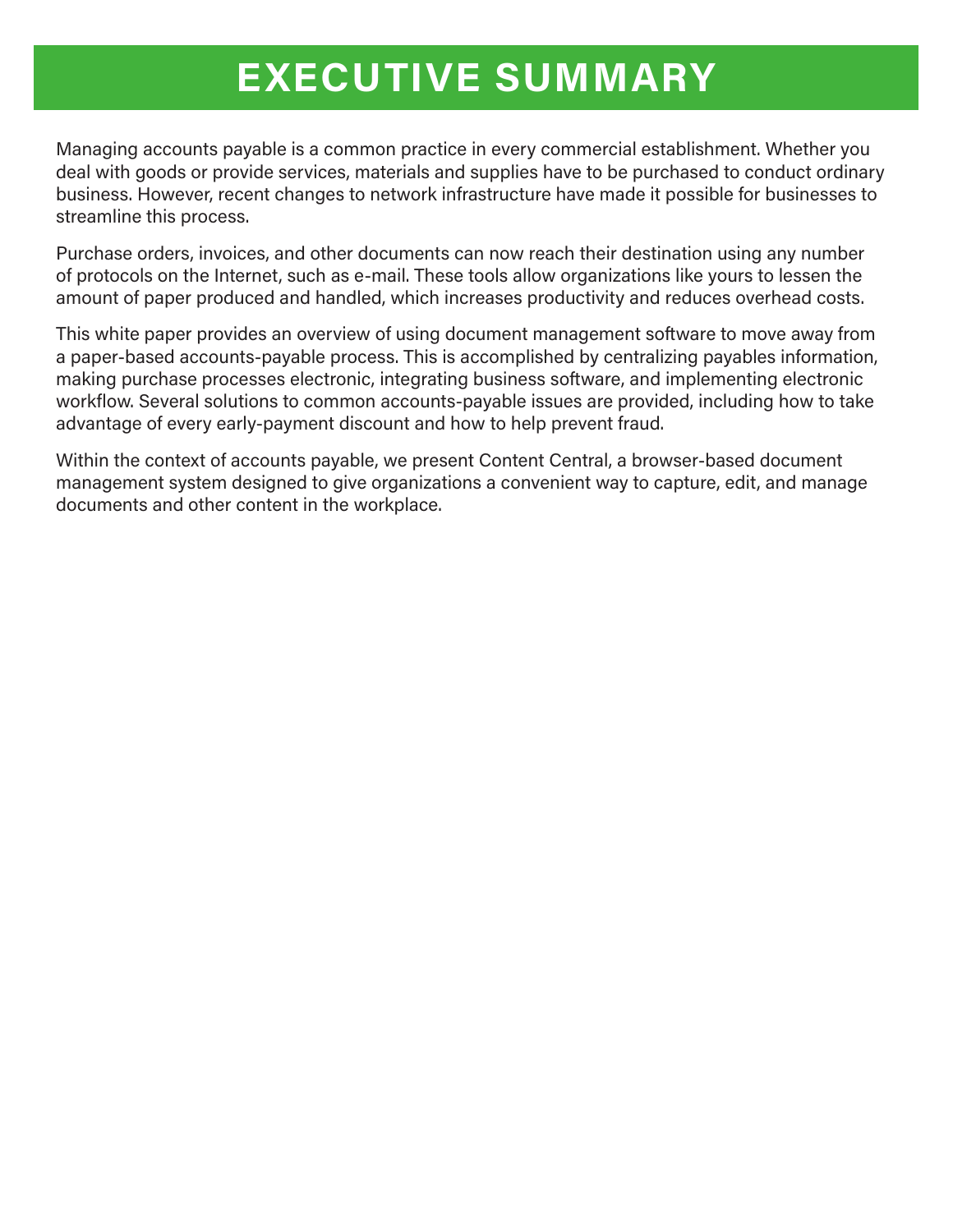# TABLE OF CONTENTS

| Content Central: Browser-Based Document Management Software2 |  |
|--------------------------------------------------------------|--|
|                                                              |  |
|                                                              |  |
|                                                              |  |
|                                                              |  |
|                                                              |  |
|                                                              |  |
|                                                              |  |
|                                                              |  |
|                                                              |  |
|                                                              |  |
|                                                              |  |
|                                                              |  |
|                                                              |  |
|                                                              |  |
|                                                              |  |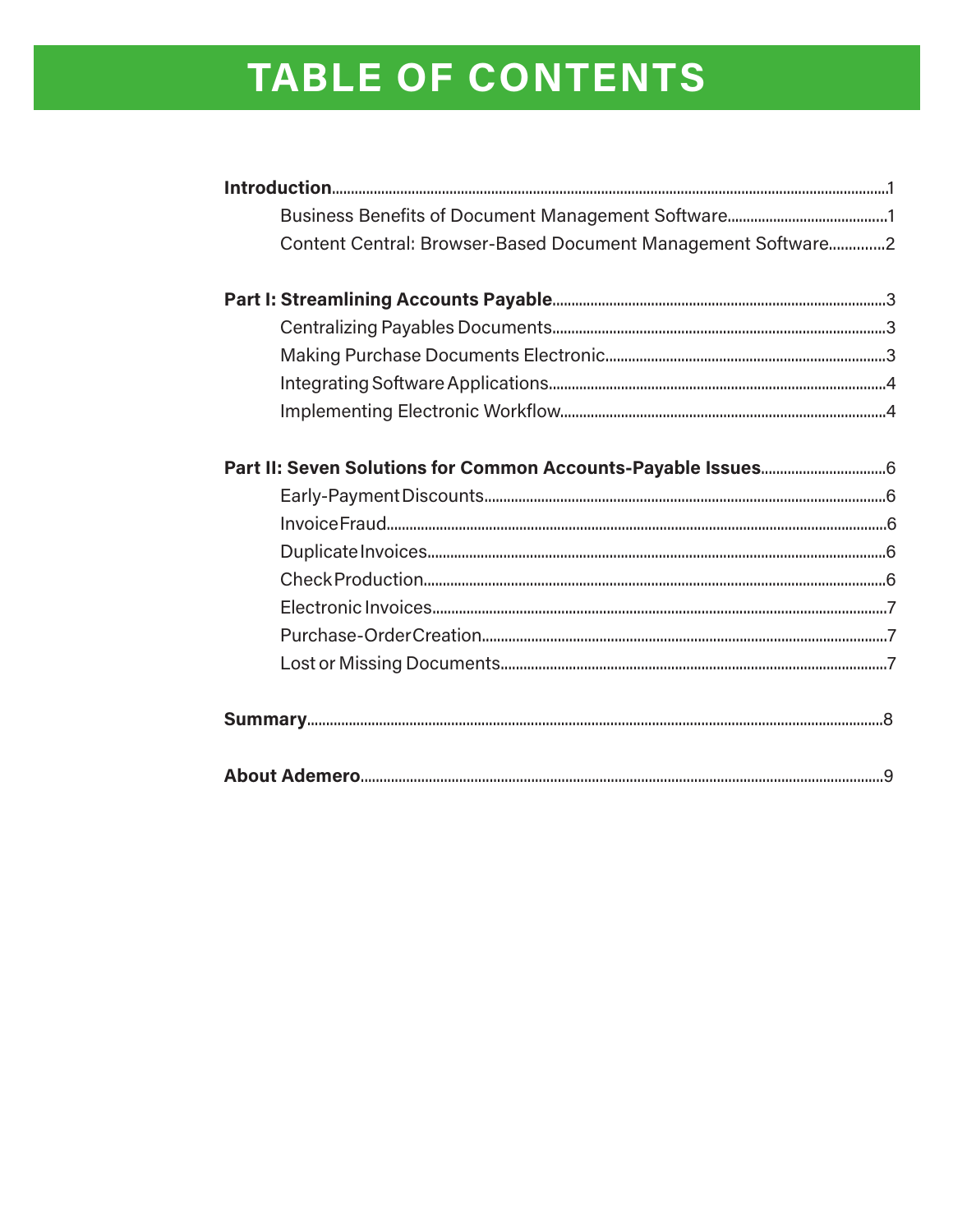### **Business Benefits of Document Management Software**

The path to success in today's business environment has changed dramatically over the past decade. Before this century, businesses carried out daily operations primarily using a communication infrastructure of phone calls, fax transmissions, and courier services. Documents created to facilitate business activity were faxed or copied for relevant parties and then filed or stored in some physical location. Recipients manually processed the information, often creating new documents using portions of the originals.

*The speed capability of information transfer between two business entities, such as supplier and retailer, drives the characteristics of the supporting infrastructure, including how information is created, stored, and retrieved.*

These days the Internet and its various methods of communication and data transfer have provided businesses with a faster way to send and receive information to and from suppliers and customers. The speed is so rapid that it has become a competitive advantage for companies embracing it. In technologydriven industries, businesses that cannot move information as fast as its competitors cannot survive. Simply put, the 20th century method of creating, storing, and accessing documents no longer matches the capabilities of today's high-speed network infrastructure.

While document management software has existed for several decades, its usefulness has only recently become apparent. It promotes not only the speedy creation and distribution of documents but also the efficiency of inhouse workflow processes. Current-day software includes functionality to create documents from e-forms, automate storage management with retention policies, retrieve documents using search engines, track access and modifications, and facilitate approval processing.

Along with modernizing customer relationship management (CRM) software and any line-ofbusiness applications, implementing document management software should be a top priority for any organization that seeks to lower costs and streamline document-centric business processes like accounts payable.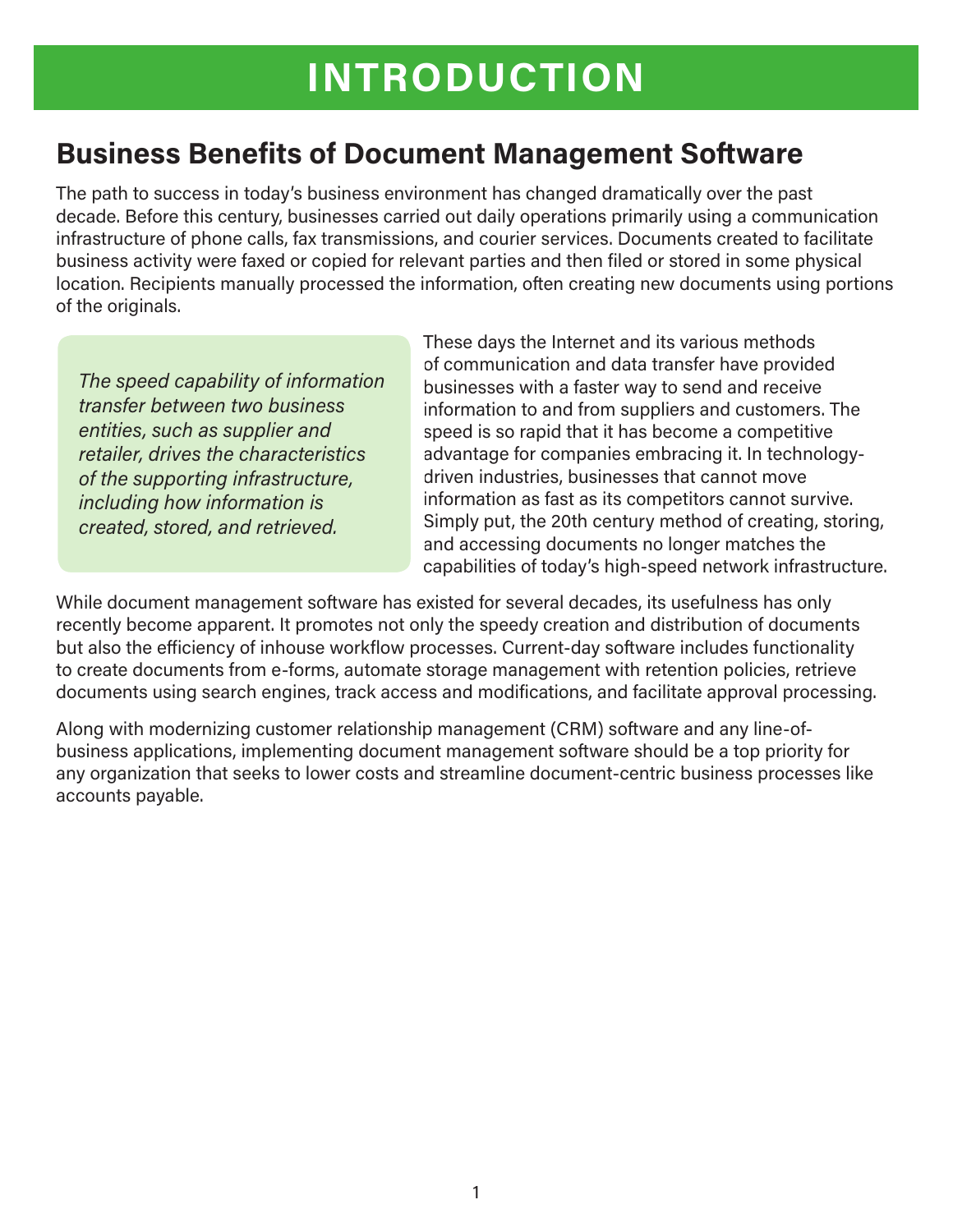## **INTRODUCTION**

# **Content Central**

#### **Browser-Based Document Management Software**



Content Central, developed and supported by Ademero, is an electronic document management system (EDMS) that operates under the serverclient model. Administrators install the software package on one or more computer servers, and deploy it to personnel via a single hyperlink. Users access and interact with Content Central using a preferred Web browser, and software updates occur only at the server. Content Central is inherently remote-capable, but many organizations choose to use it only for internal operations, fitting well in accounts-payable processing.

Inside Content Central users find tools to create, capture, retrieve, modify, manage, and distribute documents. Creation of documents occurs via PDFbased e-forms. Files of any type can be captured from scanners, folders, e-mail addresses, or user input. Content Central converts scanned images into fully searchable PDF files, and all documents can be retrieved using content keywords and other index information based on the document type. Integrated e-mailing and faxing tools let users distribute documents without requiring any e-mail or fax software locally.

Content Central includes a browser-based document viewer and annotations editor that users interact with inside the Web browser. Full document editing begins with a single click, launching a document's native application. All revisions are maintained separately for historical purposes. An intuitive approval-processing system allows users to approve or reject documents that have been routed to them. An embedded workflow engine handles the automated portions of the software, including sending notifications and performing other scheduled or event-based actions.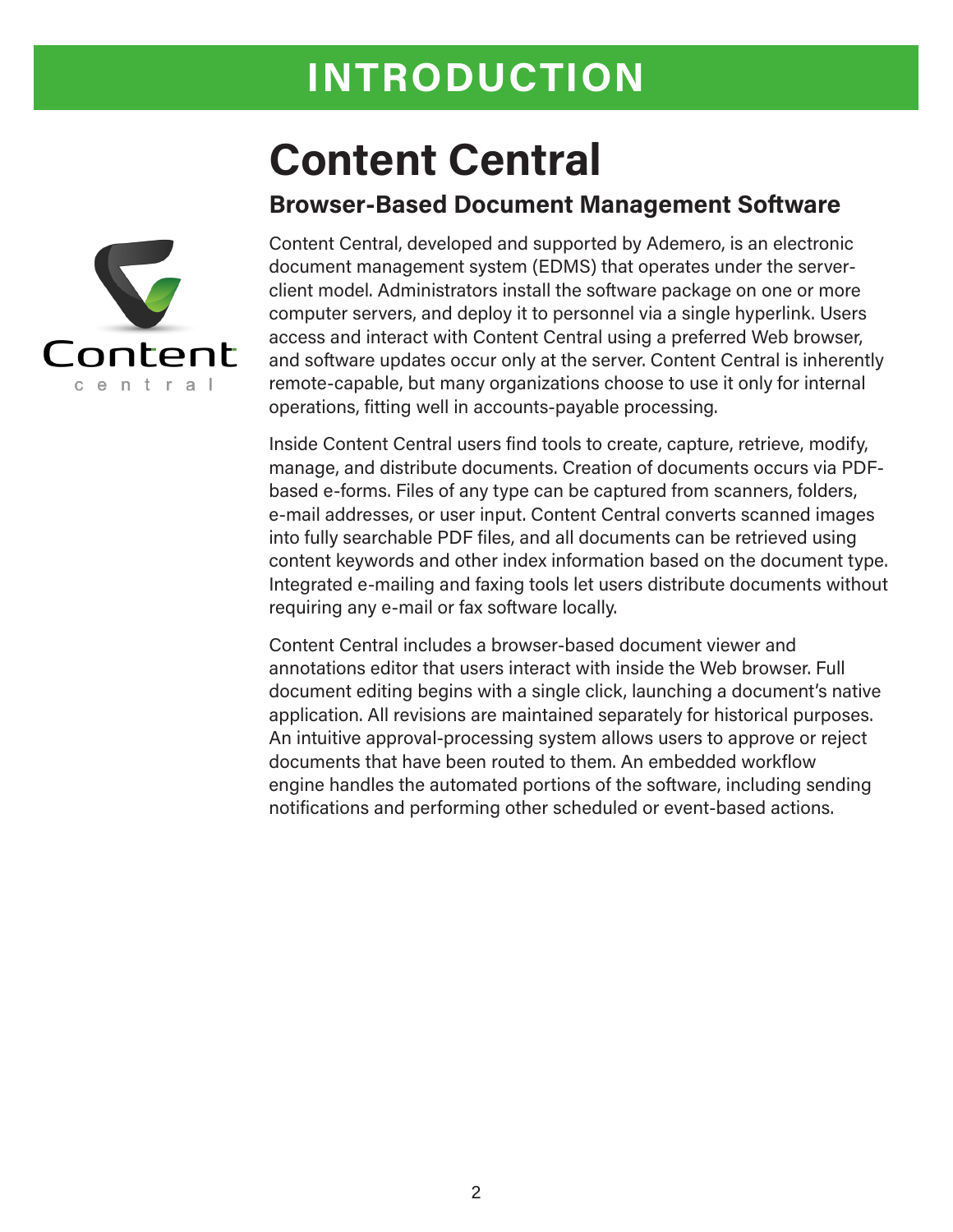## **1.1**| **Centralizing Payables** *Documents*

The first step in converting most of accountspayable workflow to a document management system is to determine the various document types involved and understand when and where they come into the process. From the buyer's perspective, a *purchase order* is typically the key document type in a purchase, but the *invoice* from a supplier or vendor is what begins the payment process. Any supporting documents that are needed to process and pay invoices will be defined as individual *document types* within Content Central. Each document type has its own configuration, including the indexing structure, security permissions, and retention policy.

The *Packet* tool in Content Central will automatically link the document types for a given purchase by a key identifier, such as the purchase-order number. This virtual connection between documents is established as soon as the key values (in this case, purchase-order numbers) arrive in the system, which cuts out the time spent actively gathering supporting documents from various sources to cut a check for a supplier. By using Content Central to manage accounts payable, the overall process becomes passive: users capture and identify documents as soon as they arrive, and the software links them automatically while managing their life cycle.

After document types have been configured, you will need to determine the format of each document and its corresponding method of capture. For example, it will be common for many invoices to arrive in paper form by mail.

Content Central captures paper invoices with the help of a document scanner. DirectScan™, a browser-based scanning applet within

Content Central, allows users to image and upload documents to the server. Alternatively, Content Central can accept images from production scanners or multi-function devices, and an applet exists to simplify scanning from select multi-function peripherals (MFPs).

For electronic invoice delivery, Content Central can monitor one or more e-mail addresses and capture either the body of the e-mail or its attachments. XML-based load files can be used to provide index and routing information about the documents they describe.

Because each vendor is different, capturing the details of the invoice can be difficult to automate, but you can choose to provide index information before or after capturing an invoice. The minimum amount of indexing needed includes the invoice number and purchase-order number. Entering additional index information, such as the vendor's name and invoice date, will help users find invoices later.

This configuration procedure will be replicated for each of the remaining document types in the process.

## **1.2**| **Making Purchase Example 2 Documents Electronic**

Creating purchase requisitions and purchase orders electronically is a quick way to reduce the amount of paper produced. Content Central's eform technology can store PDF-form templates used to establish new documents in the system. After a new document has been generated with this process, Content Central can automatically route it to an approval process as well as distribute it to appropriate parties.

If your purchase process is currently paper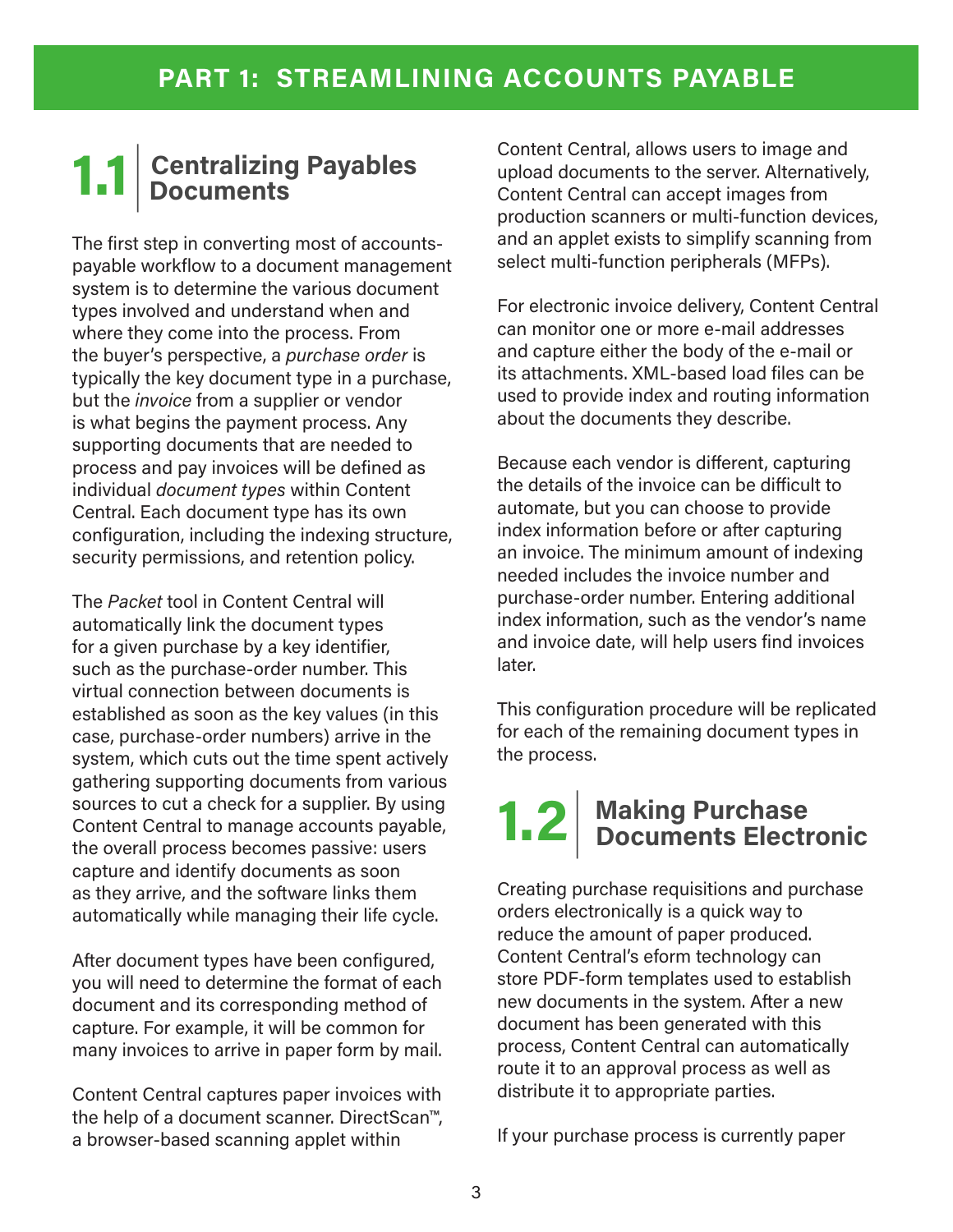### **PART 1: STREAMLINING ACCOUNTS PAYABLE**

based, you will experience an immediate savings in paper costs and storage space for these document types because they will be printed rarely in your office. If you already have an accounting system that handles your purchase documents, you can choose to integrate that information as described in the next section.

## **1.3 <u>Integrating Software</u> Applications**

Content Central can retrieve index information from accounting software and other applications by connecting to one or more databases and performing lookups. The DMS establishes connections using ODBC (open database connectivity). This information can be used to provide one or more index values in documents. Some documents can be indexed completely using a single index value used as the key value for lookups.

This is particularly useful for incoming supplier invoices when Content Central has been connected to accounting software like QuickBooks. After processing clerks provide the PO number, Content Central performs a data lookup, and the integration can return the vendor name, PO amount, PO date, and other relevant index data. The information will be as accurate as what is already in the accounting database.

#### **DATABASE SUPPORT**

- *• FoxPro*
- *• Microsoft Access*
- *• Microsoft Excel*
- *• Microsoft SQL Server*

| $\blacksquare$ | <b>MySQL</b> |
|----------------|--------------|
| ×              | Oracle       |

- *• Pervasive*
- *• PostgreSQL*
- *• ProvideX (Sage)*
- *• QuickBooks QODBC (FLEXquarters)*

#### **1.4**| **Implementing Electronic Workflow**

Now that accounts-payable documents have been created, captured, and indexed within the document management system, daily workflow can be transformed from a physical process to an electronic one. Content Central's built-in approval-processing system and workflow engine contain the tools necessary to route, approve, reject, distribute, and manipulate accounts-payable documents. Approval processes can be created for each document type used to initiate workflow.



#### **Figure 3: Electronic Workflow of Purchases**

For example, an approval process might be created to handle the workflow of a new purchase. In this scenario, an employee can request a purchase by completing a purchaserequisition form in Content Central. The new form is immediately placed on an approval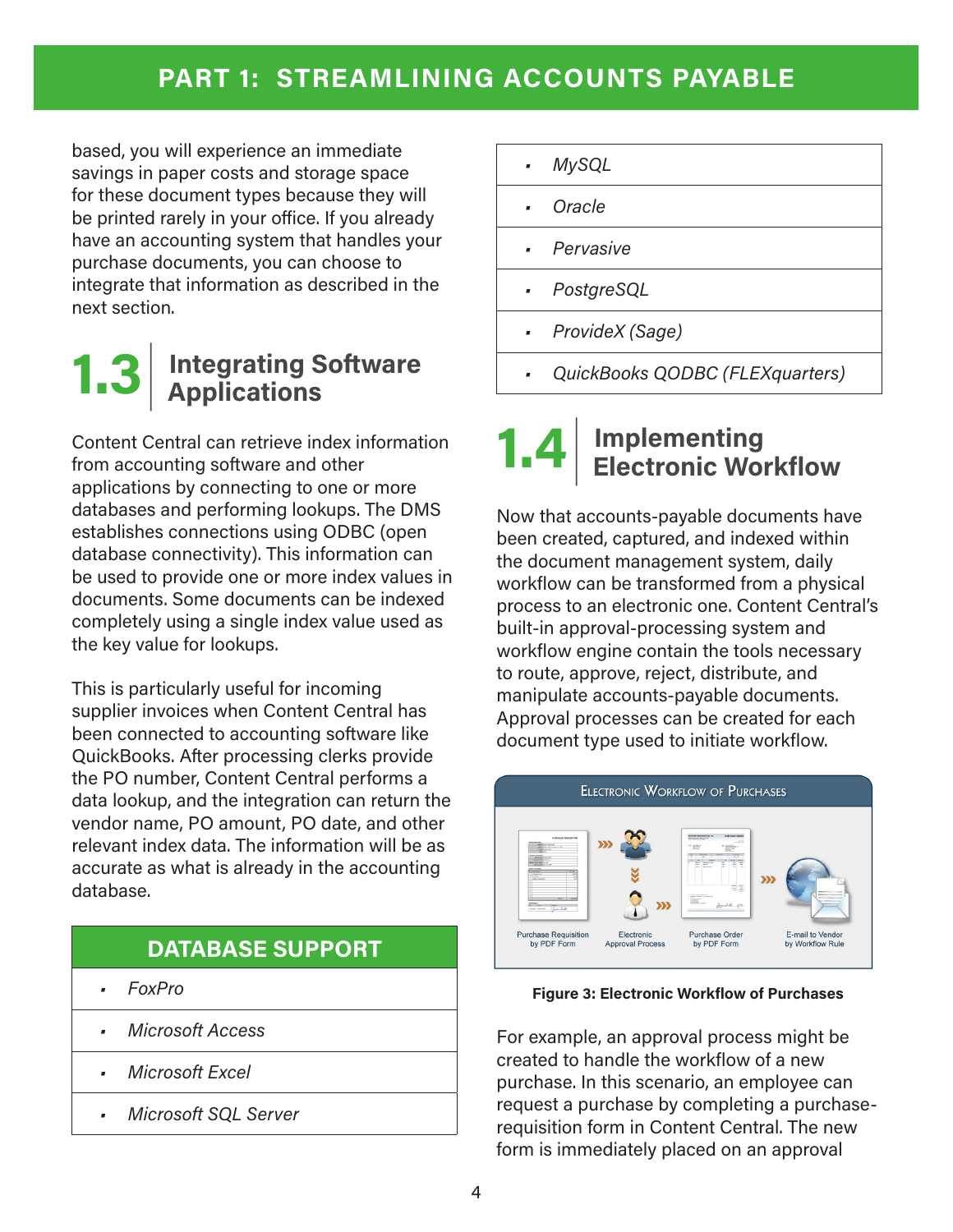process where it must be approved by a department manager. The manager approves the purchase in Content Central, and it moves to a purchasing agent. The agent creates a purchase order the same way, but now the supplier's email address is added as part of the document. After the PO has been created, Content Central can route it directly to the supplier's e-mail address without further human interaction. (Figure 3)

Another example is invoice processing. After an invoice is captured, it's immediately routed to a processing clerk. The clerk then determines the path it should take based on the department that it involves as well as other factors relevant to the process.

Furthermore, Content Central's workflow engine can be configured to begin payment workflow only when the necessary documents have arrived to support the process. In this case, a separate check-and-balance workflow rule should be created to start the payment process if one or more supporting documents have not arrived after a given amount of time. This ensures all invoices will receive attention in a timely manner.

An obvious business benefit of an electronic approval process is the small amount of human involvement required. The software handles all routing, deadlines, notifications, tracking, and post-approval actions. Personnel simply approve or reject the items in their individual queue.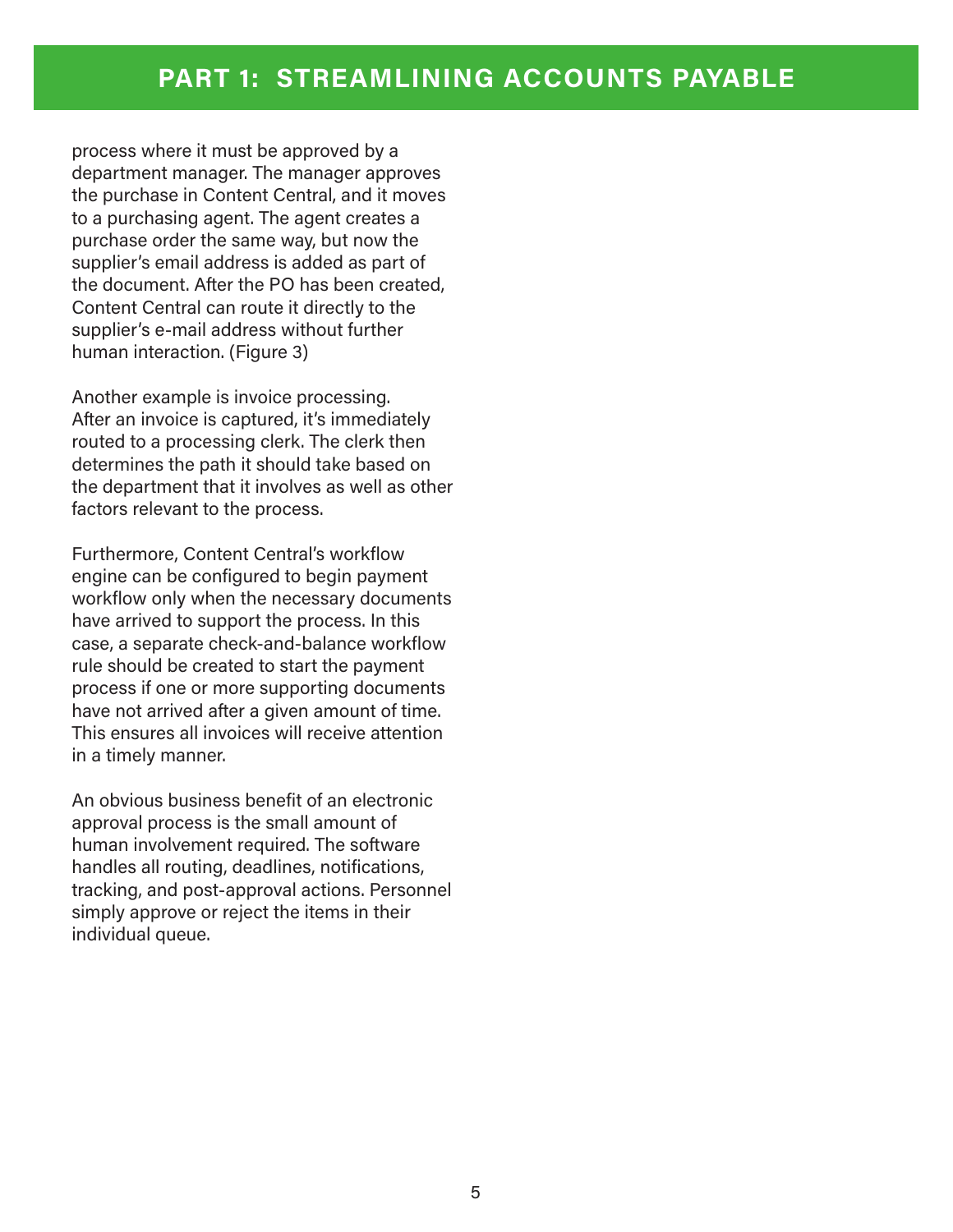## **2.1**| **Early Payment Discounts**

Prioritizing invoices for early-payment discounts isn't the easiest task in a paperbased environment. By entering paymentterm data when capturing invoices, Content Central's workflow engine can set approvalprocessing priorities.

For example, a workflow rule can be created to set a high priority on any invoice with payment terms *2/10 Net 30* (2% discount within 10 days, due in 30 days). When the invoice is captured, the processing clerk selects a matching payment-term item from a choice list. After the invoice has been committed to the system, the workflow engine begins the approval process and sets the priority accordingly.

Additionally, an administrative option can be set to force users to approve or reject items in their queue by order of priority, causing invoices with discounts to be processed before those without discounts. To enable this feature, select the *Force user to approve only first item in the Approval Queue* option followed by the *Priority* sorting method. Do this in the profile of each user involved.

# **2.2**| **Invoice Fraud**

Paying only legitimate invoices can be a challenge if processing clerks are not familiar with your suppliers or vendors. To remedy this situation, department managers should be included in the workflow to approve all invoices that are relevant to their individual department. When configuring an approval process for invoice processing, be sure to add a stage for the user or group representing a

department's manager or managers.

It's unfortunate but possible that some fraud can occur within your office. Content Central's revision history keeps track of all changes, approvals, and rejections; a detailed audit trail can be produced when needed. If there's any question about a particular document or file, the *Document History* menu item from the View menu provides this information.

# **2.3**| **Duplicate Invoices**

Content Central can alert users during invoice capture if the invoice number for a specific supplier already exists in the database. This helps prevent processing the same invoice twice, avoiding the frustration that can come from trying to get a payment reversal or credit.

When configuring the index field for *Invoice Number*, select *Check for duplicate value on update/commit* followed by a sub option *Limit duplicates by other field.* Pick the field representing the supplier/vendor name or identifier. By doing so, Content Central will alert users when entering an invoice number and vendor that already exist on an invoice in the system.

# **2.4**| **Check Production**

Receiving, processing, and approving inbound invoices makes up the bulk of the work involved when paying a vendor, but a method of payment, often in the form of a check, still needs to be produced. Take advantage of your accounting system if it can be configured to carry out tasks based on external signals.

Content Central's workflow engine includes the ability to run an external application or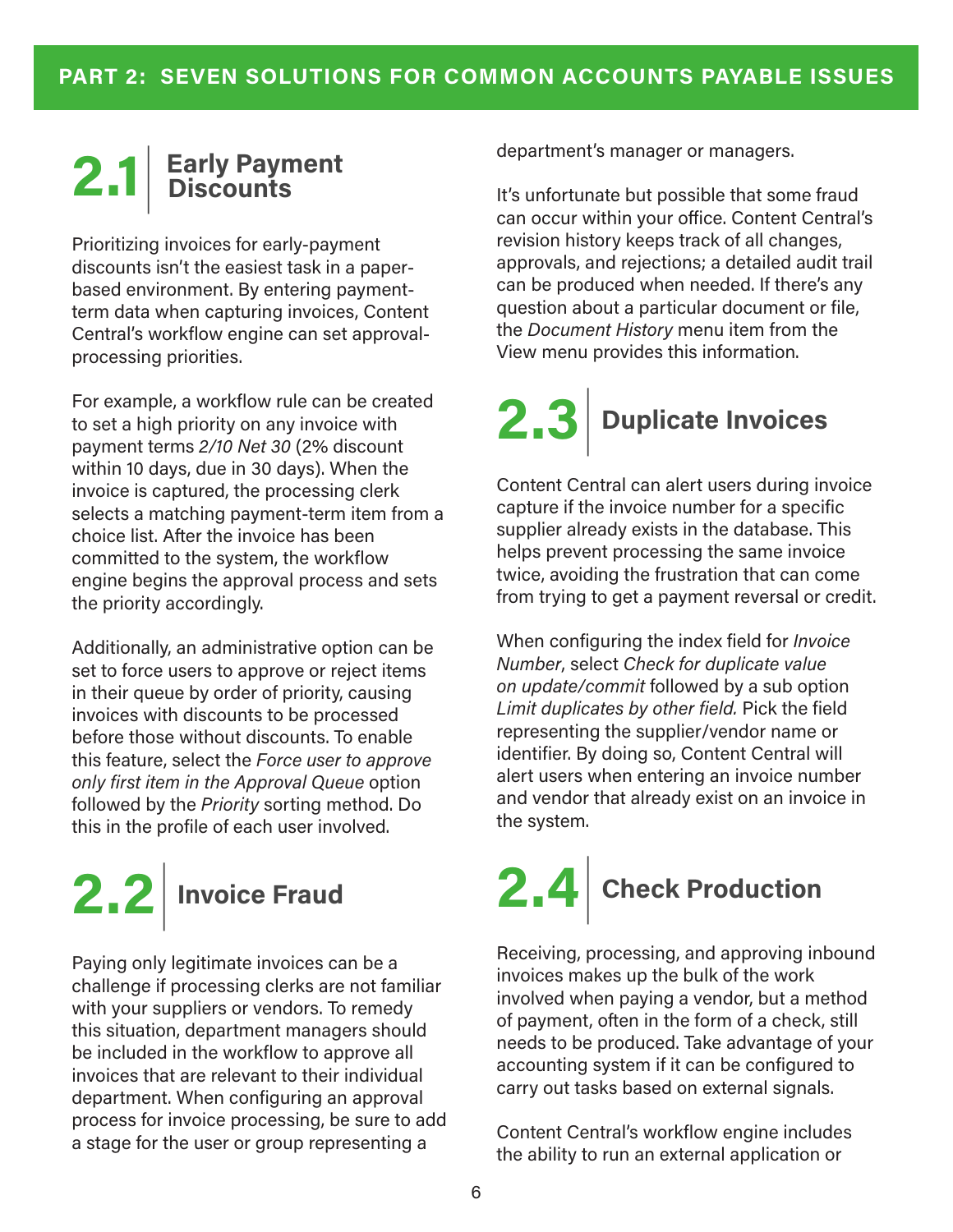script based on an event. First define the script or application that will instruct your accounting system to produce a check. Do this by defining an *External Application* inside the *Configuration Manager.* You can specify information about the transaction using command-line parameters.

Next, define a *workflow rule* to launch this external application upon completion of an approval process by combining a single *trigger* and *action*. Create a workflow trigger of type *Approval Processes: Movement on Process* with the evaluation type *Approval by Final Member*. Be sure to choose the correct approval process. Then create a workflow action of type *Run External Application*, selecting the external application you defined earlier.

After an invoice has been fully approved, the workflow engine will launch the application or script instructing your accounting software to produce and/or print the check.

**2.5**| **Electronic Invoices**

It doesn't make sense to print invoices that arrive by e-mail, so let Content Central capture them in their native format as soon as they show up. This works best for suppliers you work with on a regular basis. If you have a small number of these high-use vendors, create an e-mail account for each. Then create a *Capture Job* for each of these e-mail addresses using the *Catalog Manager*.

Content Central will monitor each e-mail address throughout the day and night. When invoices arrive they will be routed to the *Coding Queue* for further processing. You can have processing clerks notified by e-mail when new invoices arrive by establishing a

workflow rule consisting of a *Coding-Queue Arrival* trigger and a *Send E-mail* action.

## **2.6**| **Purchase-Order**  *<u>L*</u>, **D Creation**

Handwriting purchase orders and faxing them to vendors is still a common practice in many offices. Consider changing this using Content Central. Convert your purchase-order template into a PDF form, providing data-input fields in the form of textboxes and selection lists. Add some logic to the form to calculate totals. Upload this form into Content Central using the *Capture Form* feature in the document type for purchase orders. Afterwards, new purchase orders can be established by selecting *Form* from the *Capture Type* list in the *Capture* area of Content Central.

PO numbers can be generated on the fly with the use of auto-incrementing index fields. When creating a field, choose the *Numeric* type and select the *Auto Increment Value* checkbox. Initially, you can specify a start value to maintain the numbering scheme of your existing purchase orders.

Beyond the form creation and PO-number configuration you can add an optional *E-mail Address* field to the purchase-order document type. The workflow engine can be configured to e-mail new purchase orders to the recipient provided in this field. The e-mail can be sent before or after any approval processes.

# **2.7**| **Lost or Missing Documents**

Estimates show that it costs \$120 to find a lost or misplaced document, and \$220 to reproduce a lost document.1 A strong effort should be made to capture as much of the paper that comes into your office. OCR (optical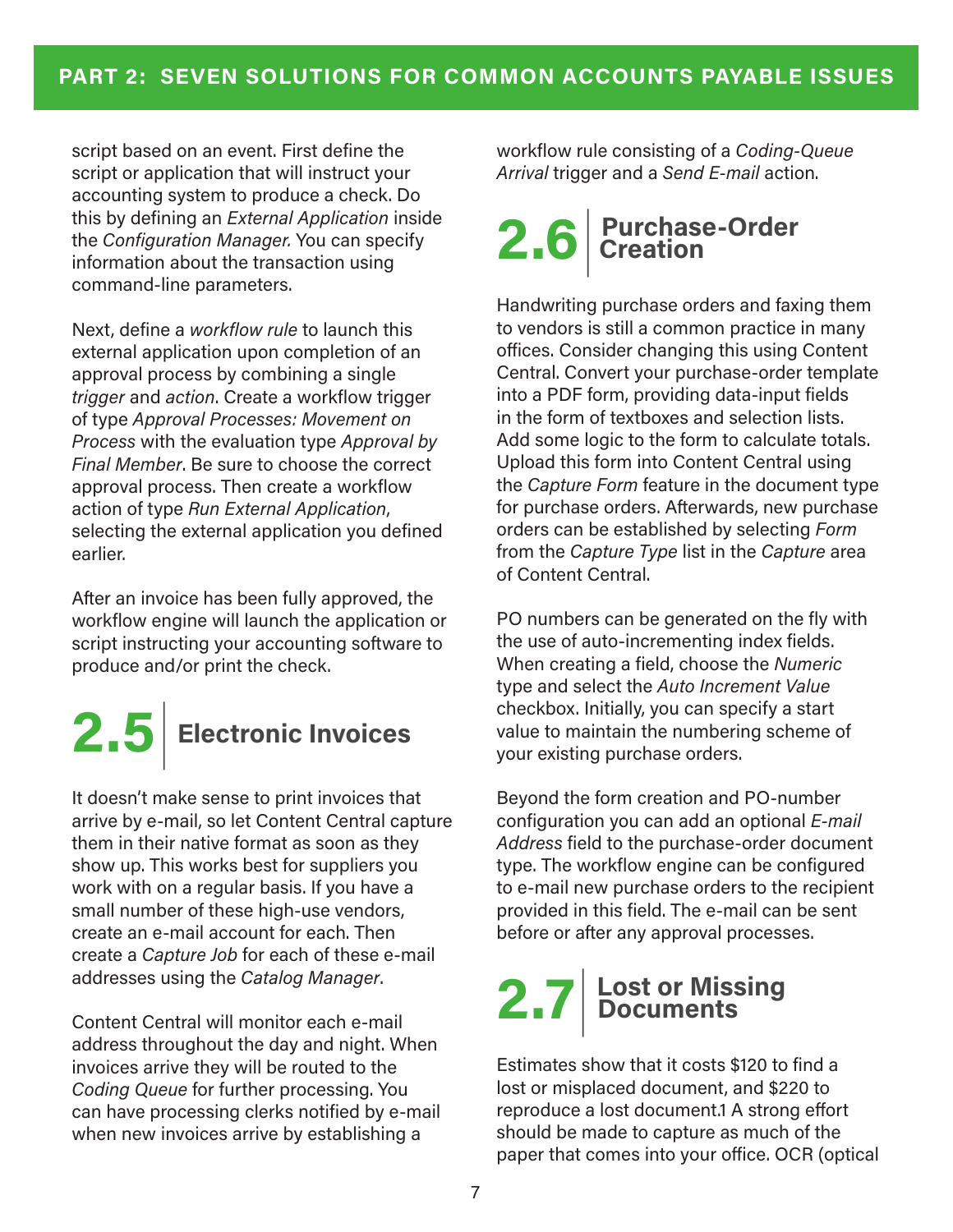character recognition) technology recognizes and converts the text on images of paper documents, and this information can be used to find documents in a matter of seconds.

Redundancy is another advantage to using document management software to centralize documents and information. Numerous copies of your data can be created for backup purposes—a nearly impossible task in the paper-based world. Furthermore, the cost of computer-based storage space is extremely inexpensive compared to the price of adding file cabinets, shelves, and real estate.

1Coopers and Lybrand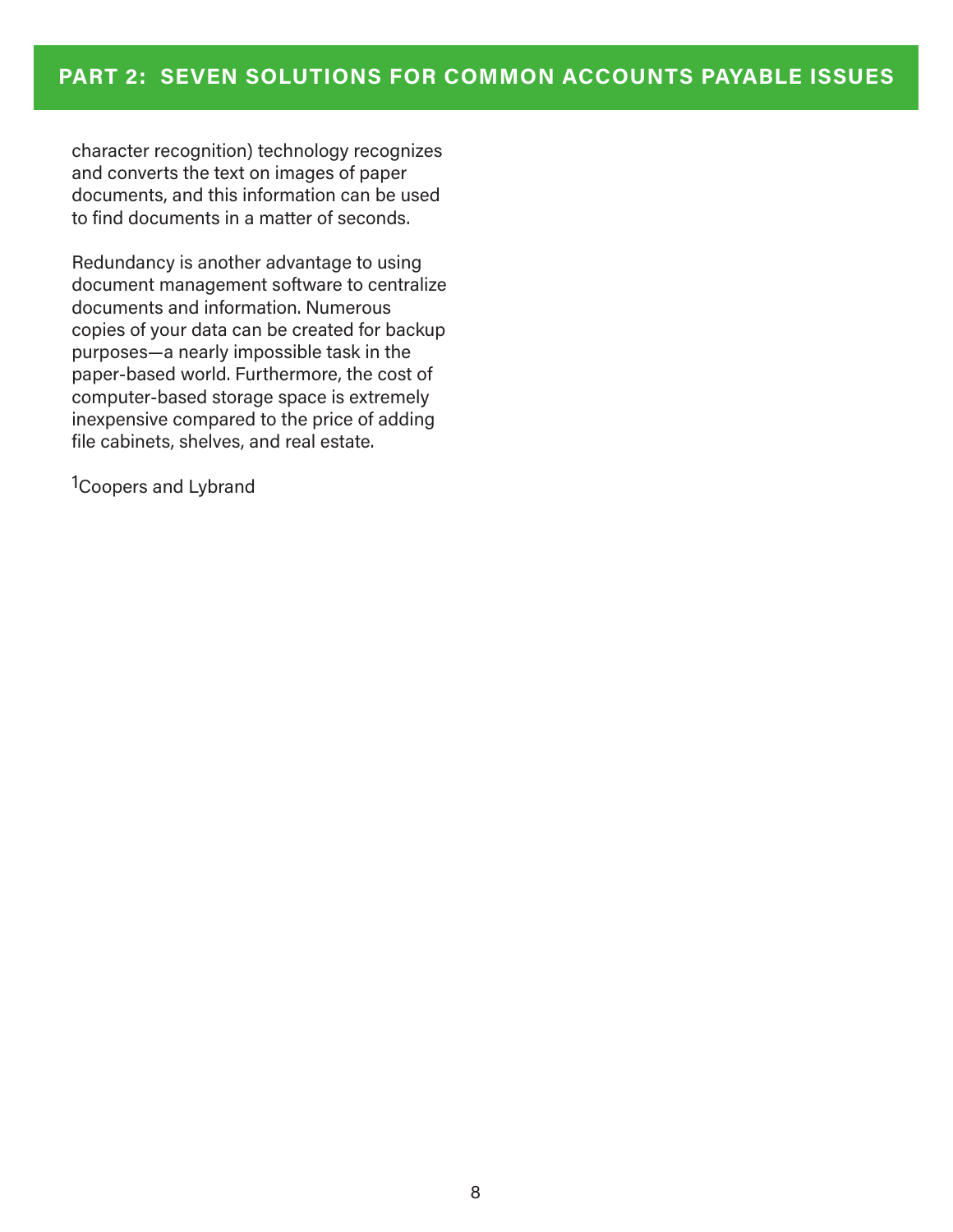## **SUMMARY**

Document management software provides a means to transform the way accounts-payable processing gets done in today's business environment. Content Central's browser-based model makes full use of the speed capability of today's network infrastructure. Your organization can experience a measurable savings in overhead expenses and labor by centralizing payables data, integrating business software, and implementing electronic workflow.

A number of solutions exist for common accounts-payable issues when using an electronic document management system. Some solutions, such as enabling workflow rules to automate the purchaseorder delivery process, increase overall in-house productivity. Others, like entering payment terms from an invoice for approval-process prioritization, can save money.

The methods and solutions described in this white paper for streamlining your accounts-payable process can be applied gradually over time, and the best results come from properly training and encouraging personnel involved in the operation.